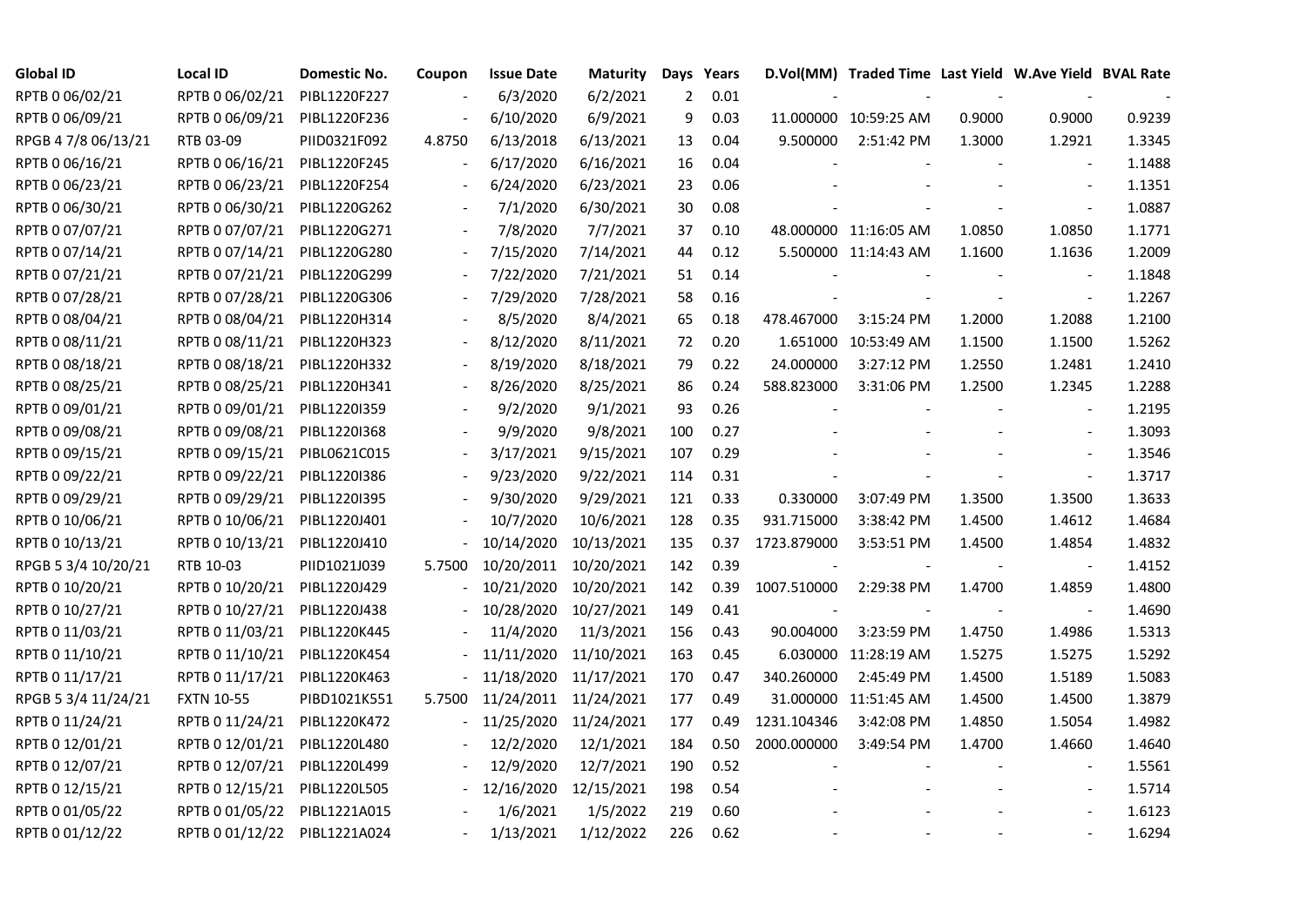| <b>Global ID</b>     | <b>Local ID</b>   | Domestic No. | Coupon                   | <b>Issue Date</b> | Maturity   |     | Days Years |            | D.Vol(MM) Traded Time Last Yield W.Ave Yield BVAL Rate |        |                          |        |
|----------------------|-------------------|--------------|--------------------------|-------------------|------------|-----|------------|------------|--------------------------------------------------------|--------|--------------------------|--------|
| RPGB 63/8 01/19/22   | <b>FXTN 10-54</b> | PIBD1022G545 | 6.3750                   | 7/19/2011         | 1/19/2022  | 233 | 0.64       |            |                                                        |        |                          | 1.5358 |
| RPTB 0 01/19/22      | RPTB 0 01/19/22   | PIBL1221A033 |                          | 1/20/2021         | 1/19/2022  | 233 | 0.64       | 0.150000   | 2:14:06 PM                                             | 1.5250 | 1.5250                   | 1.6537 |
| RPGB 4 01/26/22      | <b>FXTN 05-74</b> | PIBD0522A747 | 4.0000                   | 1/26/2017         | 1/26/2022  | 240 | 0.66       |            |                                                        |        |                          | 1.5896 |
| RPTB 0 01/26/22      | RPTB 0 01/26/22   | PIBL1221A042 | $\blacksquare$           | 1/27/2021         | 1/26/2022  | 240 | 0.66       |            |                                                        |        | $\blacksquare$           | 1.6415 |
| RPTB 0 02/02/22      | RPTB 0 02/02/22   | PIBL1221B050 |                          | 2/3/2021          | 2/2/2022   | 247 | 0.68       | 0.332000   | 2:41:22 PM                                             | 1.6000 | 1.6000                   | 1.6794 |
| RPTB 0 02/09/22      | RPTB 0 02/09/22   | PIBL1221B069 | $\blacksquare$           | 2/10/2021         | 2/9/2022   | 254 | 0.70       | 1.000000   | 2:13:24 PM                                             | 1.6250 | 1.6250                   | 1.9337 |
| RPTB 0 02/16/22      | RPTB 0 02/16/22   | PIBL1221B078 |                          | 2/17/2021         | 2/16/2022  | 261 | 0.72       |            |                                                        |        | $\overline{\phantom{a}}$ | 1.7000 |
| RPTB 0 02/23/22      | RPTB 0 02/23/22   | PIBL1221B087 | $\blacksquare$           | 2/24/2021         | 2/23/2022  | 268 | 0.73       | 469.630000 | 3:43:09 PM                                             | 1.6250 | 1.6459                   | 1.6877 |
| RPTB 0 03/02/22      | RPTB 0 03/02/22   | PIBL1221C095 |                          | 3/3/2021          | 3/2/2022   | 275 | 0.75       |            |                                                        |        |                          | 1.7306 |
| RPTB 0 03/09/22      | RPTB 0 03/09/22   | PIBL1221C102 | $\overline{\phantom{a}}$ | 3/10/2021         | 3/9/2022   | 282 | 0.77       |            |                                                        |        | $\blacksquare$           | 1.7257 |
| RPGB 15 03/14/22     | <b>FXTN 20-02</b> | PIBD2022C021 | 15.0000                  | 3/14/2002         | 3/14/2022  | 287 | 0.79       | 0.110000   | 9:28:26 AM                                             | 1.6250 | 1.6250                   | 1.6837 |
| RPTB 0 03/16/22      | RPTB 0 03/16/22   | PIBL1221C111 | $\blacksquare$           | 3/17/2021         | 3/16/2022  | 289 | 0.79       |            |                                                        |        | $\blacksquare$           | 1.7373 |
| RPTB 0 03/23/22      | RPTB 0 03/23/22   | PIBL1221C120 |                          | 3/24/2021         | 3/23/2022  | 296 | 0.81       |            |                                                        |        |                          | 1.7393 |
| RPTB 0 03/30/22      | RPTB 0 03/30/22   | PIBL1221C139 | $\blacksquare$           | 3/31/2021         | 3/30/2022  | 303 | 0.83       | 178.047000 | 3:37:35 PM                                             | 1.6350 | 1.7016                   | 1.7100 |
| RPTB 0 04/06/22      | RPTB 0 04/06/22   | PIBL1221D147 |                          | 4/7/2021          | 4/6/2022   | 310 | 0.85       |            |                                                        |        | $\overline{\phantom{a}}$ | 1.7800 |
| RPTB 0 04/13/22      | RPTB 0 04/13/22   | PIBL1221D156 |                          | 4/14/2021         | 4/13/2022  | 317 | 0.87       |            |                                                        |        | $\blacksquare$           | 1.7394 |
| RPTB 0 04/20/22      | RPTB 0 04/20/22   | PIBL1221D165 |                          | 4/21/2021         | 4/20/2022  | 324 | 0.89       | 1.011000   | 3:38:05 PM                                             | 1.6500 | 1.6500                   | 1.7592 |
| RPTB 0 04/27/22      | RPTB 0 04/27/22   | PIBL1221D174 | $\blacksquare$           | 4/28/2021         | 4/27/2022  | 331 | 0.91       |            |                                                        |        | $\sim$                   | 1.7642 |
| RPTB 0 05/04/22      | RPTB 0 05/04/22   | PIBL1221E182 |                          | 5/5/2021          | 5/4/2022   | 338 | 0.93       |            | 5.000000 11:03:28 AM                                   | 1.7250 | 1.7250                   | 1.7474 |
| RPTB 0 05/11/22      | RPTB 0 05/11/22   | PIBL1221E191 | $\blacksquare$           | 5/12/2021         | 5/11/2022  | 345 | 0.95       | 790.848000 | 3:54:59 PM                                             | 1.7400 | 1.7389                   | 1.7477 |
| RPTB 0 05/18/22      | RPTB 0 05/18/22   | PIBL1221E208 | $\blacksquare$           | 5/19/2021         | 5/18/2022  | 352 | 0.96       | 18.262000  | 3:32:12 PM                                             | 1.7000 | 1.7450                   | 1.7708 |
| RPTB 0 05/25/22      | RPTB 0 05/25/22   | PIBL1221E217 | $\blacksquare$           | 5/26/2021         | 5/25/2022  | 359 | 0.98       | 12.364000  | 3:27:36 PM                                             | 1.7650 | 1.7408                   | 1.7770 |
| RPGB 4 3/4 07/04/22  | <b>FXTN 03-24</b> | PIBD0322G247 | 4.7500                   | 7/4/2019          | 7/4/2022   | 399 | 1.09       |            |                                                        |        |                          | 1.7647 |
| RPGB 4 7/8 08/02/22  | <b>FXTN 10-56</b> | PIBD1022H562 | 4.8750                   | 8/2/2012          | 8/2/2022   | 428 | 1.17       |            |                                                        |        | $\overline{\phantom{a}}$ | 1.8503 |
| RPGB 4 3/4 09/13/22  | <b>FXTN 10-57</b> | PIBD1022I570 | 4.7500                   | 9/13/2012         | 9/13/2022  | 470 | 1.29       |            |                                                        |        | $\overline{\phantom{a}}$ | 1.8961 |
| RPGB 12 3/4 10/17/22 | <b>FXTN 20-03</b> | PIBD2022J033 | 12.7500                  | 10/17/2002        | 10/17/2022 | 504 | 1.38       |            |                                                        |        | $\blacksquare$           | 1.9333 |
| RPGB 4 5/8 12/04/22  | RTB 05-11         | PIID0522L114 | 4.6250                   | 12/4/2017         | 12/4/2022  | 552 | 1.51       | 19.000000  | 3:13:38 PM                                             | 2.0000 | 1.9882                   | 2.1537 |
| RPGB 4 12/06/22      | <b>FXTN 10-58</b> | PIBD1022L585 | 4.0000                   | 12/6/2012         | 12/6/2022  | 554 | 1.52       | 0.024000   | 3:20:37 PM                                             | 1.8500 | 1.8500                   | 1.8564 |
| RPGB 4 3/8 02/11/23  | RTB 03-10         | PIID0323B101 | 4.3750                   | 2/11/2020         | 2/11/2023  | 621 | 1.70       | 45.730000  | 2:59:22 PM                                             | 1.9250 | 1.9674                   | 2.1060 |
| RPGB 13 02/20/23     | <b>FXTN 20-04</b> | PIBD2023B048 | 13.0000                  | 2/20/2003         | 2/20/2023  | 630 | 1.73       |            |                                                        |        |                          | 2.0709 |
| RPGB 5 1/2 03/08/23  | <b>FXTN 05-75</b> | PIBD0523C752 | 5.5000                   | 3/8/2018          | 3/8/2023   | 646 | 1.77       |            | 3.000000 11:58:08 AM                                   | 2.1000 | 2.1000                   | 2.2908 |
| RPGB 3 1/2 04/21/23  | <b>FXTN 07-58</b> | PIBD0723D588 | 3.5000                   | 4/21/2016         | 4/21/2023  | 690 | 1.89       | 0.036000   | 3:27:24 PM                                             | 2.1500 | 2.1500                   | 2.1620 |
| RPGB 11 7/8 05/29/23 | <b>FXTN 20-05</b> | PIBD2023E054 | 11.8750                  | 5/29/2003         | 5/29/2023  | 728 | 1.99       |            |                                                        |        |                          | 2.1778 |
| RPGB 3 1/4 08/15/23  | RTB 10-04         | PIID1023H046 | 3.2500                   | 8/15/2013         | 8/15/2023  | 806 | 2.21       |            | 4.500000 11:42:59 AM                                   | 2.3500 | 2.3900                   | 2.3008 |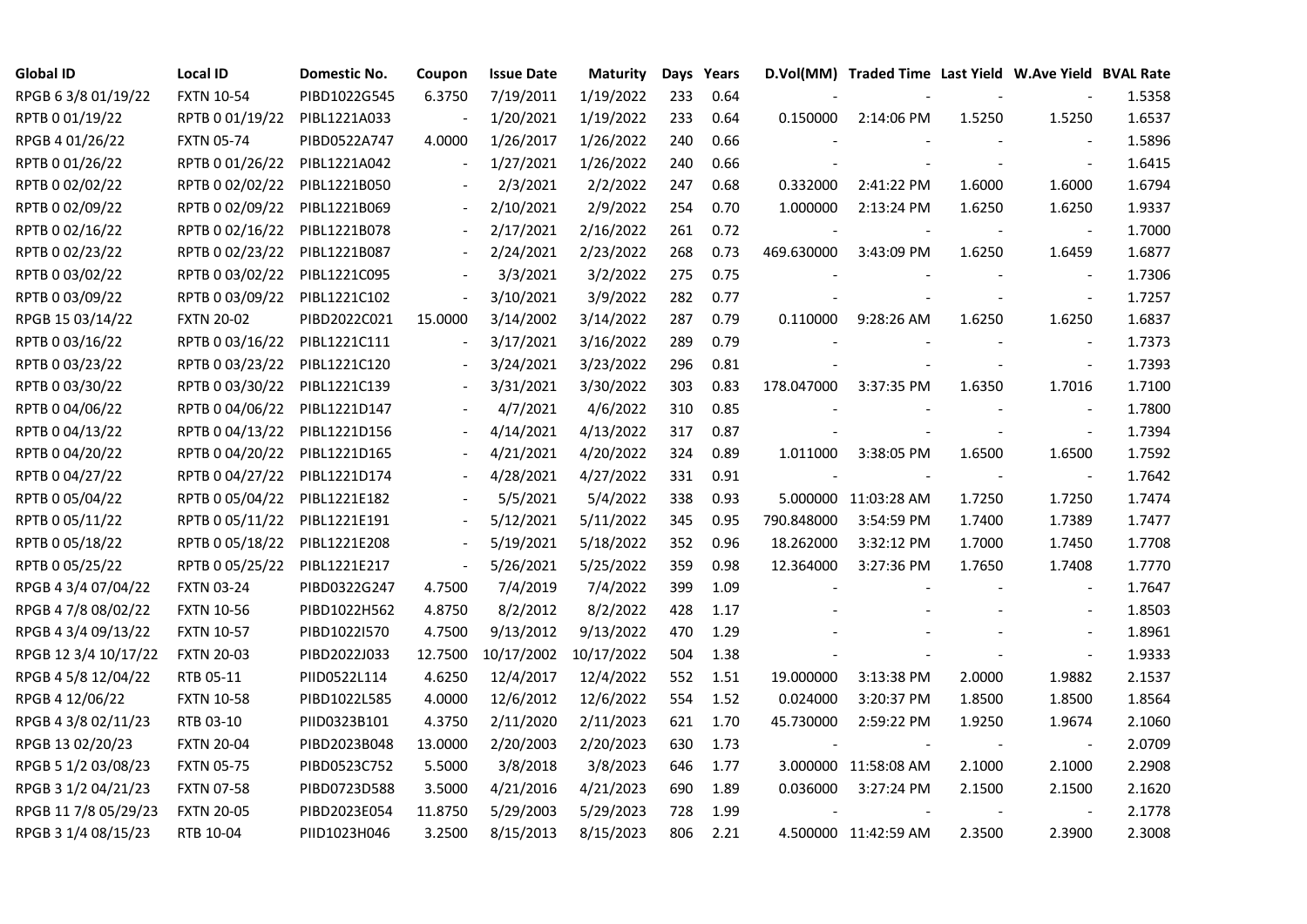| <b>Global ID</b>     | <b>Local ID</b>   | Domestic No. | Coupon  | <b>Issue Date</b> | <b>Maturity</b>       |     | Days Years |             | D.Vol(MM) Traded Time Last Yield W.Ave Yield BVAL Rate |                          |                          |        |
|----------------------|-------------------|--------------|---------|-------------------|-----------------------|-----|------------|-------------|--------------------------------------------------------|--------------------------|--------------------------|--------|
| RPGB 2 3/8 09/10/23  | <b>FXTN 03-25</b> | PIBD0323I252 | 2.3750  | 9/10/2020         | 9/10/2023             | 832 | 2.28       |             |                                                        |                          |                          | 2.2444 |
| RPGB 11 3/8 10/23/23 | <b>FXTN 20-06</b> | PIBD2023J068 | 11.3750 | 10/23/2003        | 10/23/2023            | 875 | 2.40       | 50.000000   | 2:02:43 PM                                             | 2.2500                   | 2.2500                   | 2.3348 |
| RPGB 2 3/8 03/09/24  | RTB 03-11         | PIID0324C115 | 2.3750  | 3/9/2021          | 3/9/2024 1,013        |     | 2.77       | 6541.405000 | 3:59:04 PM                                             | 2.3650                   | 2.3490                   | 2.3661 |
| RPGB 6 1/4 03/12/24  | RTB 05-12         | PIID0524C129 | 6.2500  | 3/12/2019         | 3/12/2024 1,016       |     | 2.78       | 70.900000   | 3:48:09 PM                                             | 2.3800                   | 2.3503                   | 2.3582 |
| RPGB 4 1/2 04/20/24  | <b>FXTN 07-59</b> | PIBD0724D595 | 4.5000  | 4/20/2017         | 4/20/2024 1,055       |     | 2.89       | 21.700000   | 3:55:54 PM                                             | 2.5000                   | 2.5000                   | 2.5499 |
| RPGB 12 3/8 06/03/24 | <b>FXTN 20-07</b> | PIBD2024F075 | 12.3750 | 6/3/2004          | 6/3/2024 1,099        |     | 3.01       |             |                                                        |                          | $\overline{\phantom{a}}$ | 2.4553 |
| RPGB 12 7/8 08/05/24 | <b>FXTN 20-08</b> | PIBD2024H086 | 12.8750 | 8/5/2004          | 8/5/2024 1,162        |     | 3.18       |             |                                                        |                          | $\blacksquare$           | 2.5932 |
| RPGB 4 1/8 08/20/24  | <b>FXTN 10-59</b> | PIBD1024H595 | 4.1250  | 8/20/2014         | 8/20/2024 1,177       |     | 3.22       |             |                                                        |                          | $\sim$                   | 2.6294 |
| RPGB 4 1/4 10/17/24  | <b>FXTN 05-76</b> | PIBD0524J762 | 4.2500  | 10/17/2019        | 10/17/2024 1,235      |     | 3.38       | 5.574000    | 3:28:09 PM                                             | 2.6250                   | 2.6648                   | 2.6635 |
| RPGB 13 3/4 11/11/24 | <b>FXTN 20-09</b> | PIBD2024K091 | 13.7500 | 11/11/2004        | 11/11/2024 1,260      |     | 3.45       |             |                                                        |                          | $\sim$                   | 2.6836 |
| RPGB 5 3/4 04/12/25  | <b>FXTN 07-61</b> | PIBD0725D618 | 5.7500  | 4/12/2018         | 4/12/2025 1,412       |     | 3.87       |             |                                                        |                          | $\overline{a}$           | 2.8500 |
| RPGB 12 1/8 04/14/25 | <b>FXTN 20-10</b> | PIBD2025D103 | 12.1250 | 4/14/2005         | 4/14/2025 1,414       |     | 3.87       |             |                                                        |                          | $\blacksquare$           | 2.8267 |
| RPGB 2 5/8 08/12/25  | RTB 05-13         | PIID0525H130 | 2.6250  | 8/12/2020         | 8/12/2025 1,534       |     | 4.20       | 1339.610000 | 3:59:17 PM                                             | 2.6750                   | 2.7332                   | 2.7047 |
| RPGB 3 5/8 09/09/25  | <b>FXTN 10-60</b> | PIBD10251608 | 3.6250  | 9/9/2015          | 9/9/2025 1,562        |     | 4.28       | 50.000000   | 3:43:25 PM                                             | 2.8300                   | 2.8300                   | 2.8610 |
| RPGB 12 1/8 10/20/25 | <b>FXTN 20-11</b> | PIBD2025J116 | 12.1250 | 10/20/2005        | 10/20/2025 1,603      |     | 4.39       |             |                                                        |                          | $\overline{\phantom{a}}$ | 2.9950 |
| RPGB 18 1/4 11/29/25 | <b>FXTN 25-01</b> | PIBD2525K015 | 18.2500 | 11/29/2000        | 11/29/2025 1,643      |     | 4.50       |             |                                                        |                          |                          | 3.0304 |
| RPGB 10 1/4 01/19/26 | <b>FXTN 20-12</b> | PIBD2026A122 | 10.2500 | 1/19/2006         | 1/19/2026 1,694       |     | 4.64       |             |                                                        |                          | $\overline{\phantom{a}}$ | 3.0755 |
| RPGB 6 1/4 02/14/26  | <b>FXTN 07-62</b> | PIBD0726B627 | 6.2500  | 2/14/2019         | 2/14/2026 1,720       |     | 4.71       |             |                                                        |                          | $\blacksquare$           | 3.1453 |
| RPGB 3 3/8 04/08/26  | <b>FXTN 05-77</b> | PIBD0526D772 | 3.3750  | 4/8/2021          | 4/8/2026 1,773        |     | 4.85       | 501.562000  | 3:46:45 PM                                             | 3.2200                   | 3.2200                   | 3.2256 |
| RPGB 3 1/2 09/20/26  | RTB 10-05         | PIID1026I057 | 3.5000  | 9/20/2016         | 9/20/2026 1,938       |     | 5.31       |             |                                                        |                          | $\overline{\phantom{a}}$ | 3.2996 |
| RPGB 6 1/4 10/20/26  | RTB 15-01         | PIID1526J019 | 6.2500  | 10/20/2011        | 10/20/2026 1,968      |     | 5.39       |             |                                                        |                          | $\blacksquare$           | 3.3168 |
| RPGB 8 12/07/26      | <b>FXTN 20-13</b> | PIBD2026L139 | 8.0000  | 12/7/2006         | 12/7/2026 2,016       |     | 5.52       |             |                                                        |                          | $\sim$                   | 3.3450 |
| RPGB 5 3/8 03/01/27  | RTB 15-02         | PIID1527C023 | 5.3750  | 3/1/2012          | 3/1/2027 2,100        |     | 5.75       |             |                                                        |                          | $\sim$                   | 3.4125 |
| RPGB 4 3/4 05/04/27  | <b>FXTN 10-61</b> | PIBD1027E617 | 4.7500  | 5/4/2017          | 5/4/2027 2,164        |     | 5.93       | 3.600000    | 3:47:30 PM                                             | 3.5000                   | 3.5000                   | 3.5743 |
| RPGB 8 5/8 09/06/27  | <b>FXTN 20-14</b> | PIBD2027I140 | 8.6250  | 9/6/2007          | 9/6/2027 2,289        |     | 6.27       |             |                                                        | $\overline{\phantom{a}}$ | $\overline{\phantom{a}}$ | 3.5503 |
| RPGB 6 1/4 03/22/28  | <b>FXTN 10-63</b> | PIBD1028C635 | 6.2500  | 3/22/2018         | 3/22/2028 2,487       |     | 6.81       |             |                                                        |                          | $\blacksquare$           | 3.7077 |
| RPGB 3 5/8 04/22/28  | <b>FXTN 07-64</b> | PIBD0728D649 | 3.6250  | 4/22/2021         | 4/22/2028 2,518       |     | 6.89       | 628.250000  | 3:07:54 PM                                             | 3.7815                   | 3.7900                   | 3.7857 |
| RPGB 9 1/2 12/04/28  | <b>FXTN 20-15</b> | PIBD2028L151 | 9.5000  | 12/4/2008         | 12/4/2028 2,744       |     | 7.51       |             |                                                        |                          | $\overline{\phantom{a}}$ | 3.8199 |
| RPGB 6 7/8 01/10/29  | <b>FXTN 10-64</b> | PIBD1029A644 | 6.8750  | 1/10/2019         | 1/10/2029 2,781       |     | 7.61       | 200.000000  |                                                        |                          | $\blacksquare$           | 3.8177 |
| RPGB 8 3/4 05/27/30  | <b>FXTN 20-16</b> | PIBD2030E166 | 8.7500  | 5/27/2010         | 5/27/2030 3,283       |     | 8.99       |             |                                                        |                          |                          | 4.0320 |
| RPGB 2 7/8 07/09/30  | <b>FXTN 10-65</b> | PIBD1030G655 | 2.8750  | 7/9/2020          | 7/9/2030 3,326        |     | 9.11       |             |                                                        |                          | $\blacksquare$           | 3.8970 |
| RPGB 12 1/2 07/28/30 | <b>FXTN 25-02</b> | PIBD2530G029 | 12.5000 | 7/28/2005         | 7/28/2030 3,345       |     | 9.16       |             |                                                        |                          | $\overline{a}$           | 4.0435 |
| RPGB 11 1/4 01/26/31 | <b>FXTN 25-03</b> | PIBD2531A032 | 11.2500 | 1/26/2006         | 1/26/2031 3,527       |     | 9.66       |             |                                                        |                          | $\sim$                   | 4.0993 |
| RPGB 8 07/19/31      | <b>FXTN 20-17</b> | PIBD2031G171 | 8.0000  | 7/19/2011         | 7/19/2031 3,701 10.13 |     |            |             | 79.522490 11:46:14 AM                                  | 3.9895                   | 3.9933                   | 4.0481 |